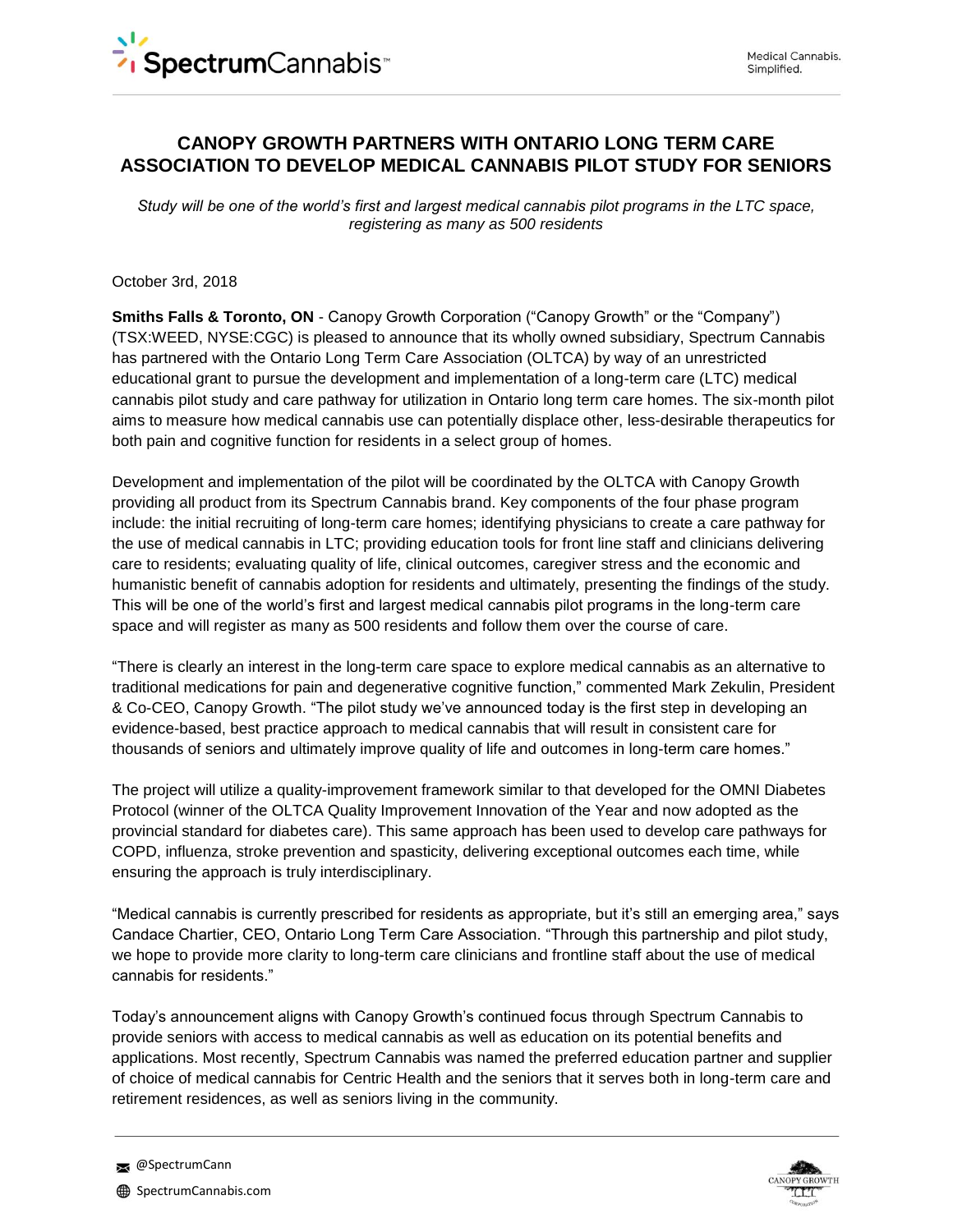

Spectrum Cannabis: *Medical Cannabis. Simplified.*

#### **Contact:**

Caitlin O'Hara Media Relations Caitlin.Ohara@canopygrowth.com 613-291-3239

Investor Relations Tyler Burns Tyler.Burns@canopygrowth.com 855-558-9333 ex 122

Director: Bruce Linton tmx@canopygrowth.com

## **About Spectrum Cannabis**

Spectrum Cannabis, a wholly-owned subsidiary of Canopy Growth, is dedicated to simplifying medical cannabis for patients and healthcare practitioners. Spectrum Cannabis is an international medical business which interfaces with healthcare professionals and patients around the world. Founded in Canada, Spectrum Cannabis operates in Australia, South America, Africa and across Europe. Spectrum Cannabis products are available in a wide range of potencies and formats designed to simplify the dialogue around strength and dosage by applying a colour-coded Spectrum to categorize medical cannabis according to THC and CBD levels. Its product lineup includes whole flower cannabis, oils and new innovations such as Softgels. Through product simplification, easy dosing formats, and ongoing education of healthcare professionals, Spectrum is committed to improving the lives of medical cannabis patients around the globe.

#### **About Canopy Growth Corporation**

Canopy Growth is a world-leading diversified cannabis company, offering distinct brands and curated cannabis varieties across the globe. Canopy Growth operates over a dozen licensed cannabis production sites globally with over 3.2 million square feet of production capacity, including over 500,000 square feet of GMP certified production space. From product and process innovation to market execution, Canopy Growth is driven by a passion for leadership and a commitment to building a world-class cannabis company one product, site and country at a time.

With operations spanning 11 countries across five continents, the Company is proudly dedicated to educating healthcare practitioners, advancing the public discourse surrounding cannabis, and conducting robust clinical research in cannabinoid-based animal and human medicines. The Company has also established partnerships with leading sector names including cannabis icon Snoop Dogg, breeding legends DNA Genetics and Green House seeds, and Fortune 500 alcohol leader Constellation Brands, to name but a few.

Built on a proud history of firsts, pride in advancing shareholder value through leadership is engrained in all we do at Canopy Growth.

# **About Ontario Long Term Care Association**

The Ontario Long Term Care Association is the largest association of long-term care providers in Canada and the only association that represents the full mix of long-term care operators – private, not-for-profit, charitable, and municipal. We represent nearly 70% of Ontario's 630 long-term care homes, located in communities across the province. Our members provide care and accommodation services to more than 70,000 residents annually.



**@SpectrumCann**